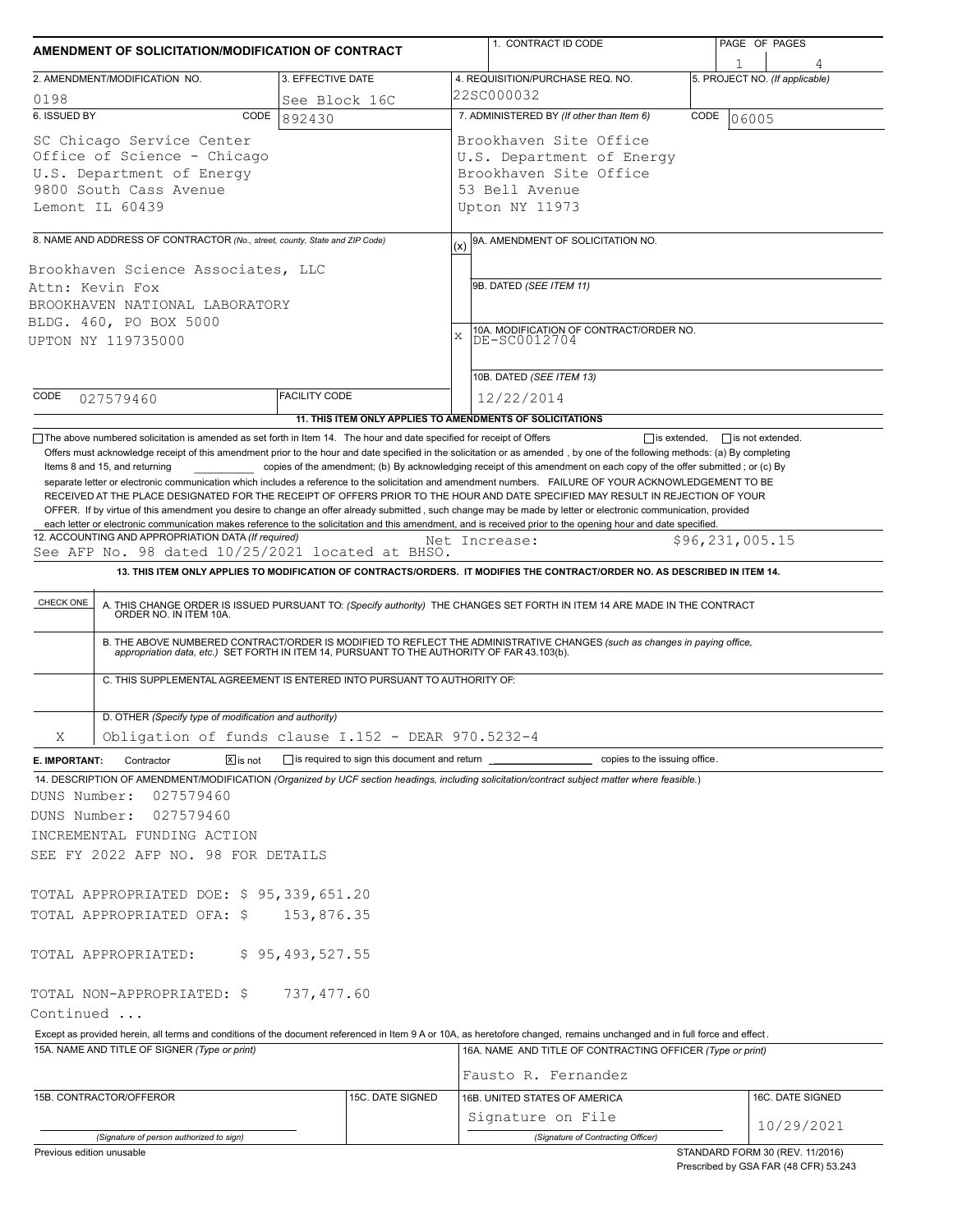**CONTINUATION SHEET** DE-SC0012704/0198 2 4 REFERENCE NO. OF DOCUMENT BEING CONTINUED **Example 2008** PAGE OF

NAME OF OFFEROR OR CONTRACTOR

Brookhaven Science Associates, LLC

| ITEM NO.<br>(A) | SUPPLIES/SERVICES<br>(B)                                                                                                                                                                                                                                                                                                                                                             | QUANTITY UNIT<br>(C) | (D) | UNIT PRICE<br>(E) | <b>AMOUNT</b><br>(F) |
|-----------------|--------------------------------------------------------------------------------------------------------------------------------------------------------------------------------------------------------------------------------------------------------------------------------------------------------------------------------------------------------------------------------------|----------------------|-----|-------------------|----------------------|
|                 | \$96, 231, 005.15<br>GRAND TOTAL:                                                                                                                                                                                                                                                                                                                                                    |                      |     |                   |                      |
|                 | PREVIOUS CONTRACT AMOUNT: \$4,607,815,568.24<br>NEW CONTRACT AMOUNT:<br>\$4,704,046,573.39                                                                                                                                                                                                                                                                                           |                      |     |                   |                      |
|                 | INFORMATION LISTED BELOW IS AUTO-GENERATED<br>CONTENT BY STRIPES:<br>LIST OF CHANGES:<br>Reason for Modification: Funding Only Action                                                                                                                                                                                                                                                |                      |     |                   |                      |
|                 | Total Amount for this Modification: \$96,231,005.15<br>New Total Amount for this Version:<br>\$4,704,046,573.39<br>New Total Amount for this Award: \$4,704,046,573.39<br>Obligated Amount for this Modification:<br>\$96,231,005.15                                                                                                                                                 |                      |     |                   |                      |
|                 | New Total Obligated Amount for this Award:<br>\$4,704,046,573.39<br>CHANGES FOR LINE ITEM NUMBER: 1                                                                                                                                                                                                                                                                                  |                      |     |                   |                      |
|                 | Total Amount changed from \$4,607,815,568.24 to<br>\$4,704,046,573.39<br>Obligated Amount for this Modification:<br>\$96,231,005.15                                                                                                                                                                                                                                                  |                      |     |                   |                      |
|                 | CHANGES FOR DELIVERY LOCATION: 06005<br>Amount changed from \$4,607,815,568.24 to<br>\$4,704,046,573.39                                                                                                                                                                                                                                                                              |                      |     |                   |                      |
|                 | NEW ACCOUNTING CODE ADDED:<br>Account code:<br>$-0000000$<br>Fund 00000<br>Appr Year 0000<br>Allottee 00<br>Reporting Entity 000000<br>Object Class 00000<br>Program 0000000<br>Project 0000000<br>WFO 0000000<br>Local Use 0000000<br>Quantity: 0<br>Amount: \$153,876.35<br>Percent: . 00327<br>Subject To Funding: N<br>Payment Address:<br>Payment - Direct Payment<br>Continued |                      |     |                   |                      |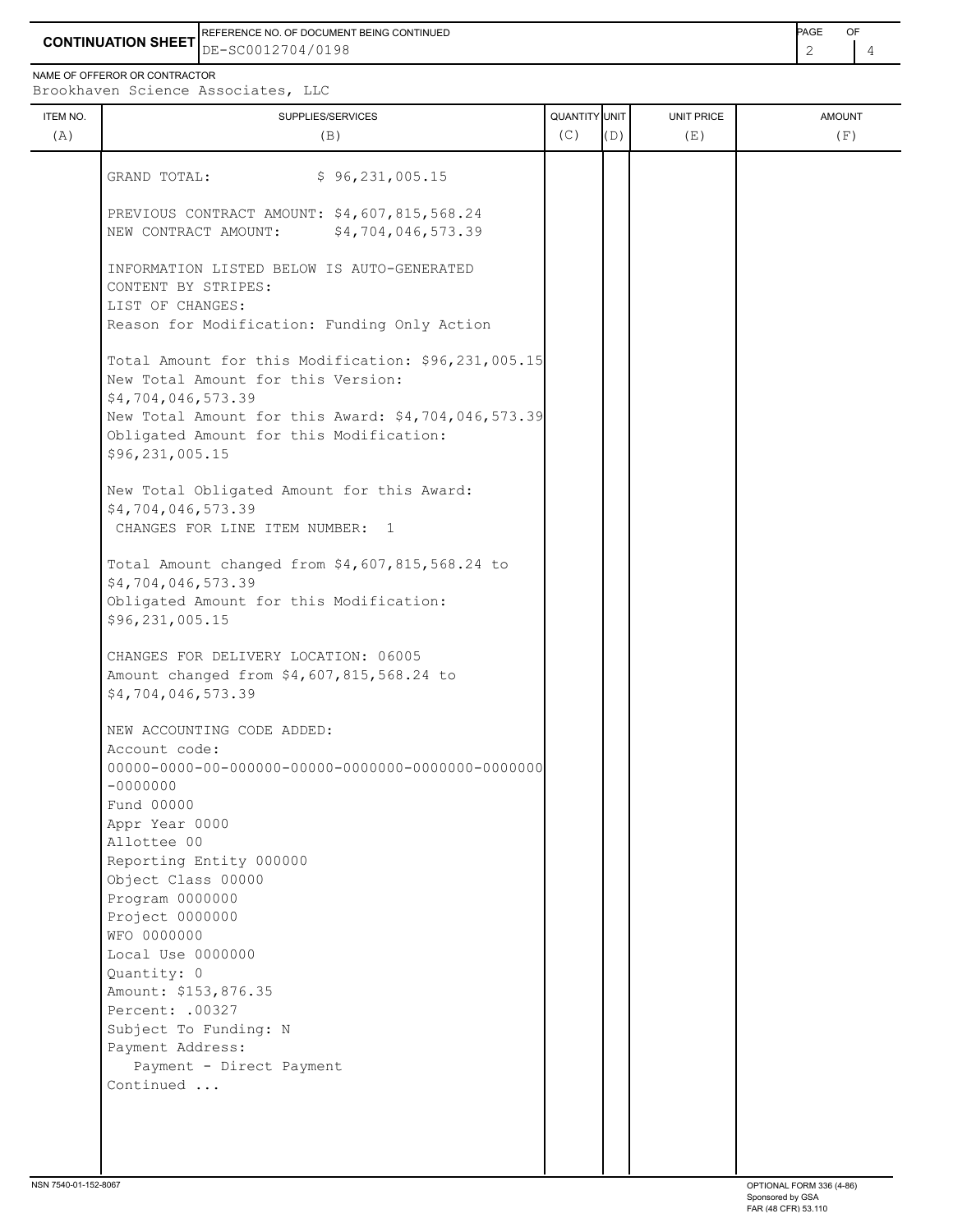3 4 **CONTINUATION SHEET** DE-SC0012704/0198 REFERENCE NO. OF DOCUMENT BEING CONTINUED **EXAMPLE 2008** PAGE OF

NAME OF OFFEROR OR CONTRACTOR

|          | Brookhaven Science Associates, LLC |               |     |            |               |
|----------|------------------------------------|---------------|-----|------------|---------------|
| ITEM NO. | SUPPLIES/SERVICES                  | QUANTITY UNIT |     | UNIT PRICE | <b>AMOUNT</b> |
| (A)      | (B)                                | (C)           | (D) | (E)        | (F)           |
|          | from U.S. Dept of Treasury         |               |     |            |               |
|          |                                    |               |     |            |               |
|          | NEW ACCOUNTING CODE ADDED:         |               |     |            |               |
|          | Account code:                      |               |     |            |               |
|          |                                    |               |     |            |               |
|          | $-0000000$                         |               |     |            |               |
|          | Fund 00000                         |               |     |            |               |
|          | Appr Year 0000                     |               |     |            |               |
|          | Allottee 00                        |               |     |            |               |
|          | Reporting Entity 000000            |               |     |            |               |
|          | Object Class 00000                 |               |     |            |               |
|          | Program 0000000                    |               |     |            |               |
|          | Project 0000000                    |               |     |            |               |
|          | WFO 0000000                        |               |     |            |               |
|          | Local Use 0000000                  |               |     |            |               |
|          | Quantity: 0                        |               |     |            |               |
|          | Amount: \$95,339,651.20            |               |     |            |               |
|          | Percent: 2.02676                   |               |     |            |               |
|          | Subject To Funding: N              |               |     |            |               |
|          | Payment Address:                   |               |     |            |               |
|          | Payment - Direct Payment           |               |     |            |               |
|          | from U.S. Dept of Treasury         |               |     |            |               |
|          |                                    |               |     |            |               |
|          | NEW ACCOUNTING CODE ADDED:         |               |     |            |               |
|          | Account code:                      |               |     |            |               |
|          |                                    |               |     |            |               |
|          | $-0000000$                         |               |     |            |               |
|          | Fund 00000                         |               |     |            |               |
|          | Appr Year 0000                     |               |     |            |               |
|          | Allottee 00                        |               |     |            |               |
|          | Reporting Entity 000000            |               |     |            |               |
|          | Object Class 00000                 |               |     |            |               |
|          | Program 0000000<br>Project 0000000 |               |     |            |               |
|          | WFO 0000000                        |               |     |            |               |
|          | Local Use 0000000                  |               |     |            |               |
|          | Quantity: 0                        |               |     |            |               |
|          | Amount: \$737,477.60               |               |     |            |               |
|          | Percent: . 01568                   |               |     |            |               |
|          | Subject To Funding: N              |               |     |            |               |
|          | Payment Address:                   |               |     |            |               |
|          | Payment - Direct Payment           |               |     |            |               |
|          | from U.S. Dept of Treasury         |               |     |            |               |
|          |                                    |               |     |            |               |
|          |                                    |               |     |            |               |
|          |                                    |               |     |            |               |
|          |                                    |               |     |            |               |
|          | Continued                          |               |     |            |               |
|          |                                    |               |     |            |               |
|          |                                    |               |     |            |               |
|          |                                    |               |     |            |               |
|          |                                    |               |     |            |               |
|          |                                    |               |     |            |               |